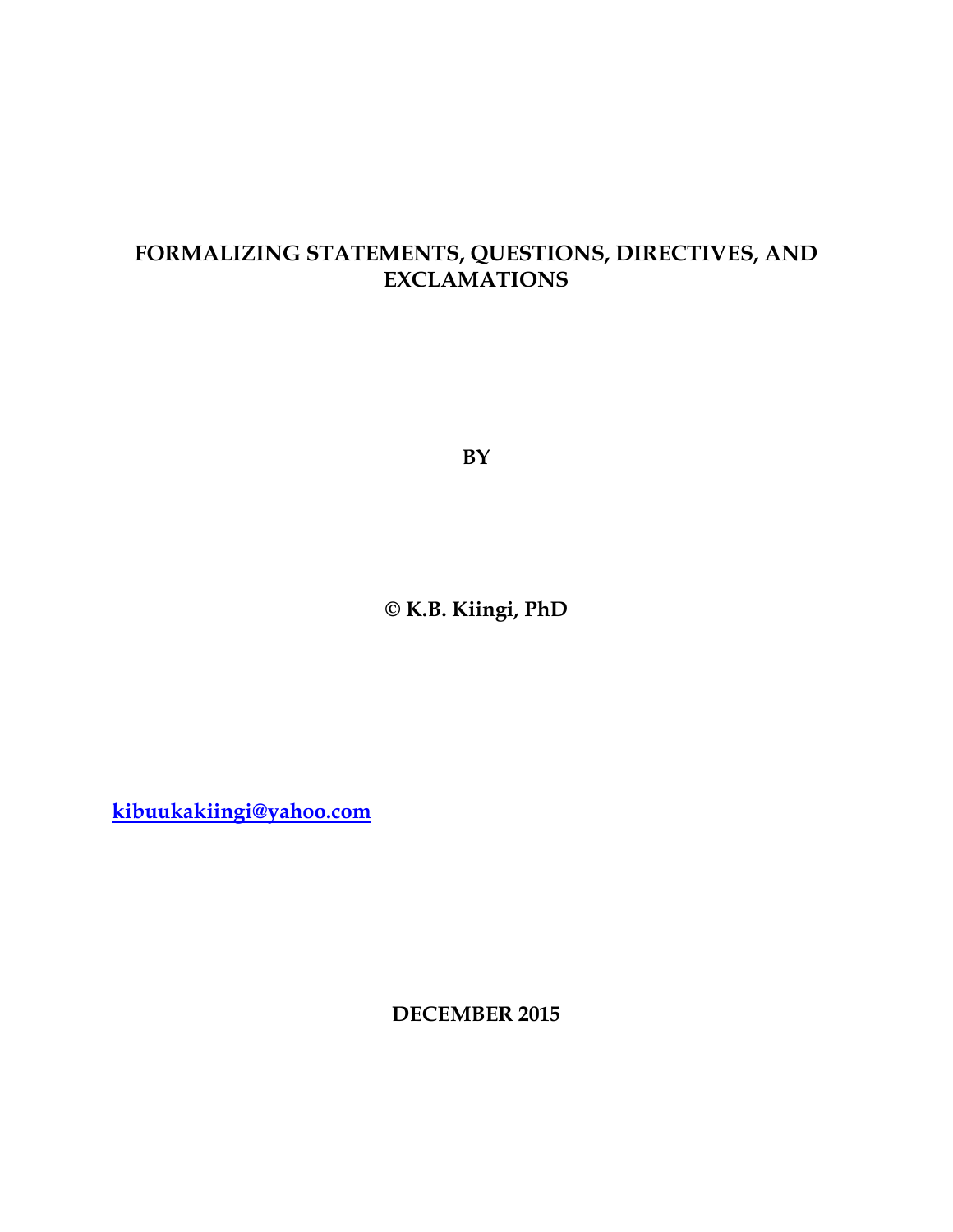#### **FORMALIZING STATEMENTS, QUESTIONS, DIRECTIVES, AND EXCLAMATIONS**

#### **1. Introduction**

The immediate and relevant precursor to the present paper is that paper entitled "From Newton's Laws of Motion to the Periodic Table of Semantic Predicates" . Therein I essentially argued that if the postulate that the sets of Newtonian forces and semantic roles are equinumerous is espoused, then a semantic predicate is the direct consequence of one of the three Newtonian laws of motion. Using the eight canonical semantic predicates [B], [Z] ,[BR], [ZR] , [NA] , [TA], [CE], and [KE], I formalized a wide range of statements which originated from Quirk et al (1985: 740-754), Fromkin et al (2003: 192- 3), Kroeger (2004:9-10), and Brown and Miller (1991:209). If it is noted that only statements are amenable to formalization, the question that poses itself is: How are questions, directives and exclamations to be formalized?

If we take the proposition

#### GIVE (FATUMA, ALI, A LAPTOP COMPUTER)

as an example, then [1]- [4] are realizations of the four generic illocutions, i.e. statement, question, directive, and exclamation.

- [1] Fatuma gave Ali a laptop computer.
- [2i] Did Fatuma give Ali a laptop computer?
- [2ii] What did Fatuma give Ali?
- [2iii] Who gave Ali a laptop computer?

 $\overline{a}$ 

Accessible at www.luganda.com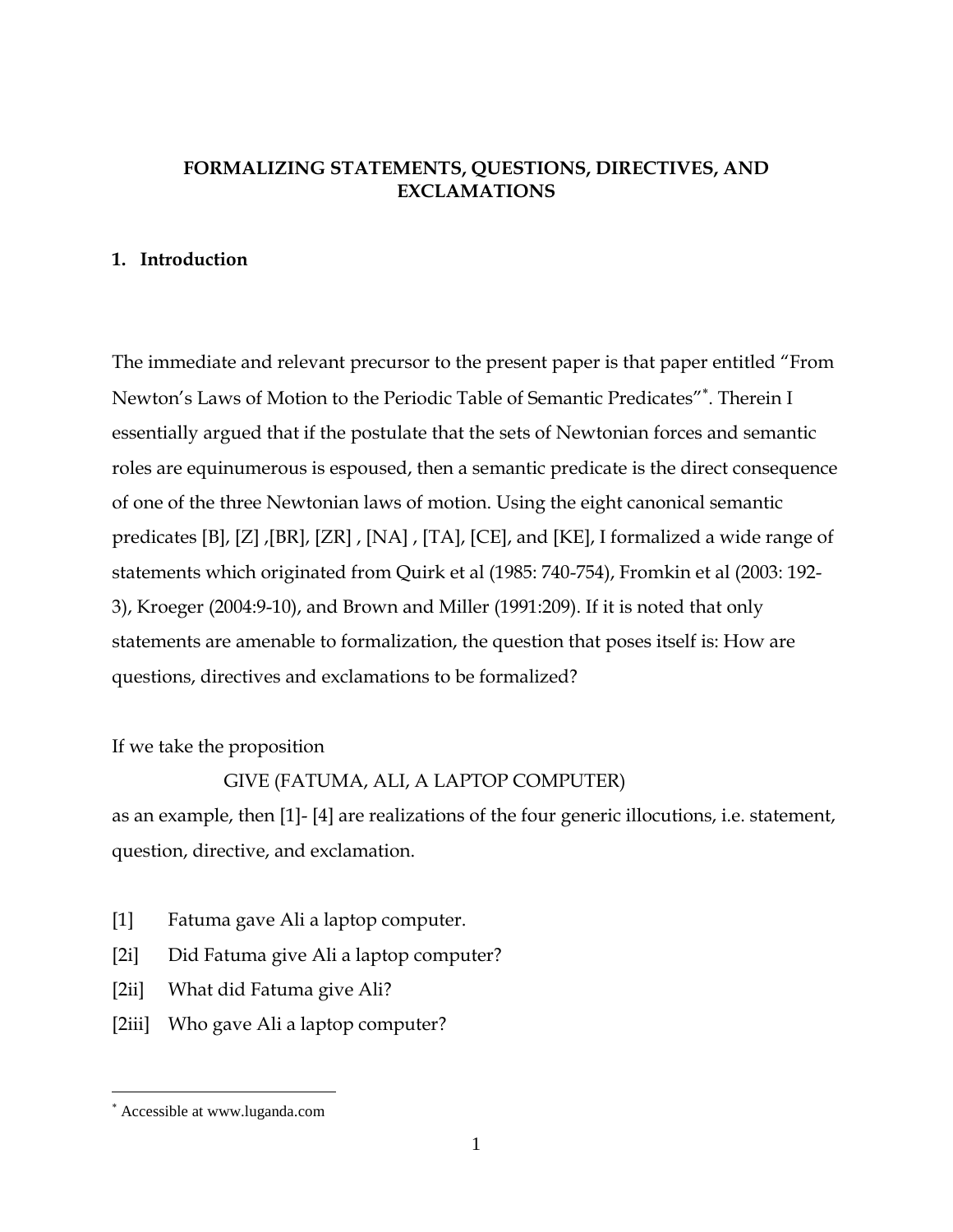- [3] Give me a laptop computer.
- [4i] How Fatuma gave Ali a laptop computer!
- [4ii] What a nice laptop computer Fatuma gave Ali!
- [4iii] What a nice laptop computer Ali received from Fatuma!

Prototypically, stating sentences, questioning sentences, directing sentences, and exclaiming sentences realize statements, questions, directives and exclamations respectively. However, sentence type embedding leads to atypical realization of generic illocutions as is shown in [5] – [20]. The embedding in question is precisely identified by using the following symbols:

| $\langle \bullet \rangle$ | for a stating sentence |
|---------------------------|------------------------|
|---------------------------|------------------------|

- <?> for a questioning sentence
- <−> for a directing sentence
- < ! > for an exclaiming sentence
- [5] I noticed that he spoke English (…).<<>>CGEL :15.4
- [6] I can't imagine what they want (…).<<?>> CGEL:15.5
- [7] I think you'd better leave at once. <● <<-● >> CGEL:11.3
- [8] They didn't know what a crime he had committed. < $\leq$  > CGEL:15.7
- [9] Who did she hope would be the winner? <?< $\bullet$ > CGEL: 15.4
- [10] Did I not tell you whether Kim would be coming? <?<?>>

 $\overline{a}$ 

Reference to Quirk et al (1985)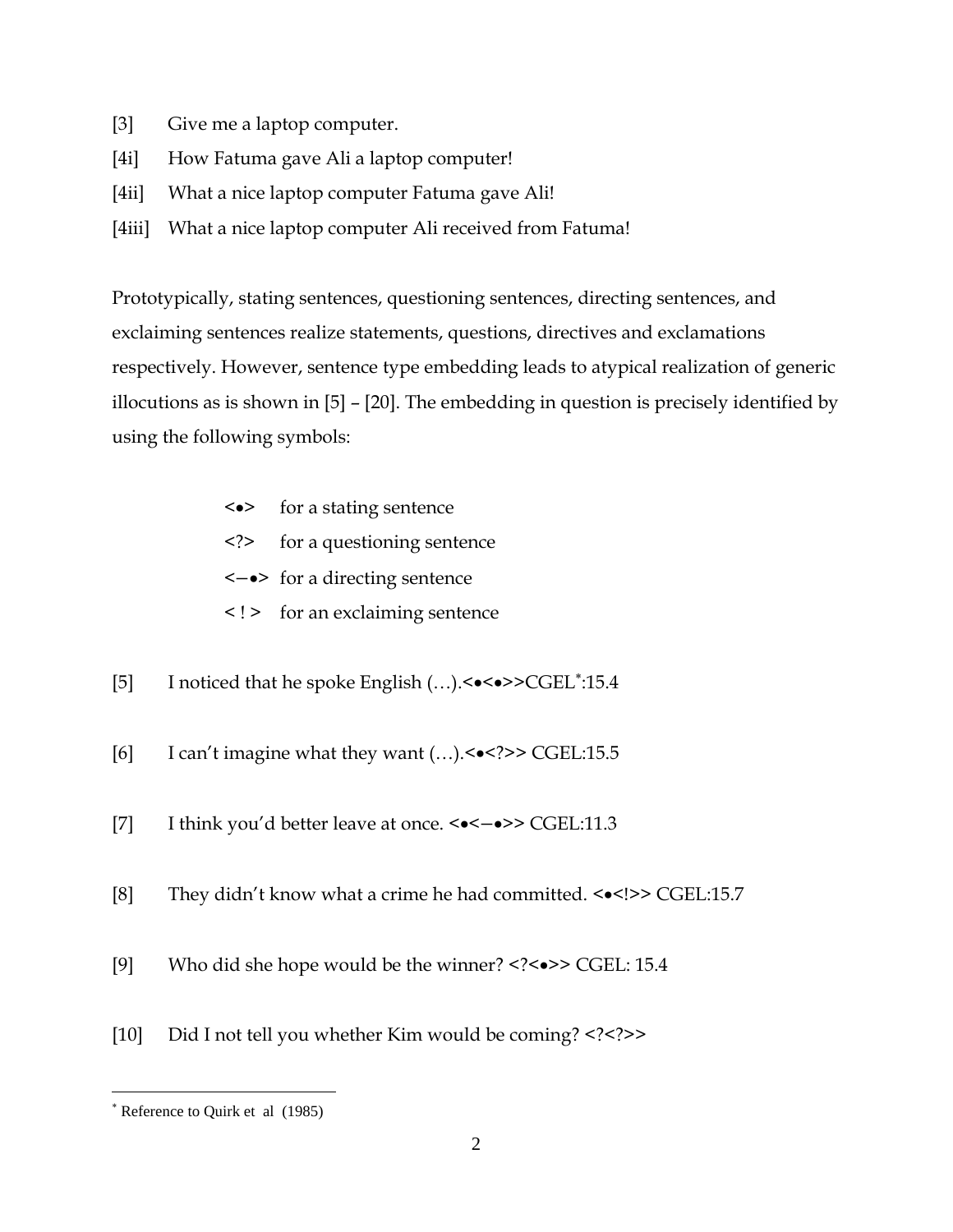- [11] Why don't you take an aspirin? <?<-•>> CGEL: 11.3
- [12] Do you realize what a great disaster it was? <?<!>>
- [13] Be informed that Barack H Obama is not a Kenyan. <−<>>
- [14] Tell me what you want. <−<?>> CGEL:11.3
- [15] Don't forget to lodge your application for the position. <−<−>>
- [16] Realize how very tactful the diplomat is. <-•<!>>
- [17] How strange it is that the children are so quiet! <!<->><>>> CGEL:15.4
- [18] Isn't Christine clever! <!<?>> CGEL:11.2
- [19] If only you would stop fidgeting with your mobile phone! <!<−>>
- [20] If only you realized what a great scientist Mme Curie was! <!<!>>

Before formalizing [1] – [4] and embeddings involving [1] –[4], I present an extended and revised edition of the situatodomainal role theory in Sec 2.

#### **2. Extended Situatodomainal Role Theory**

#### **2.1. Variables**

human (h) concrete object (r) situation (w)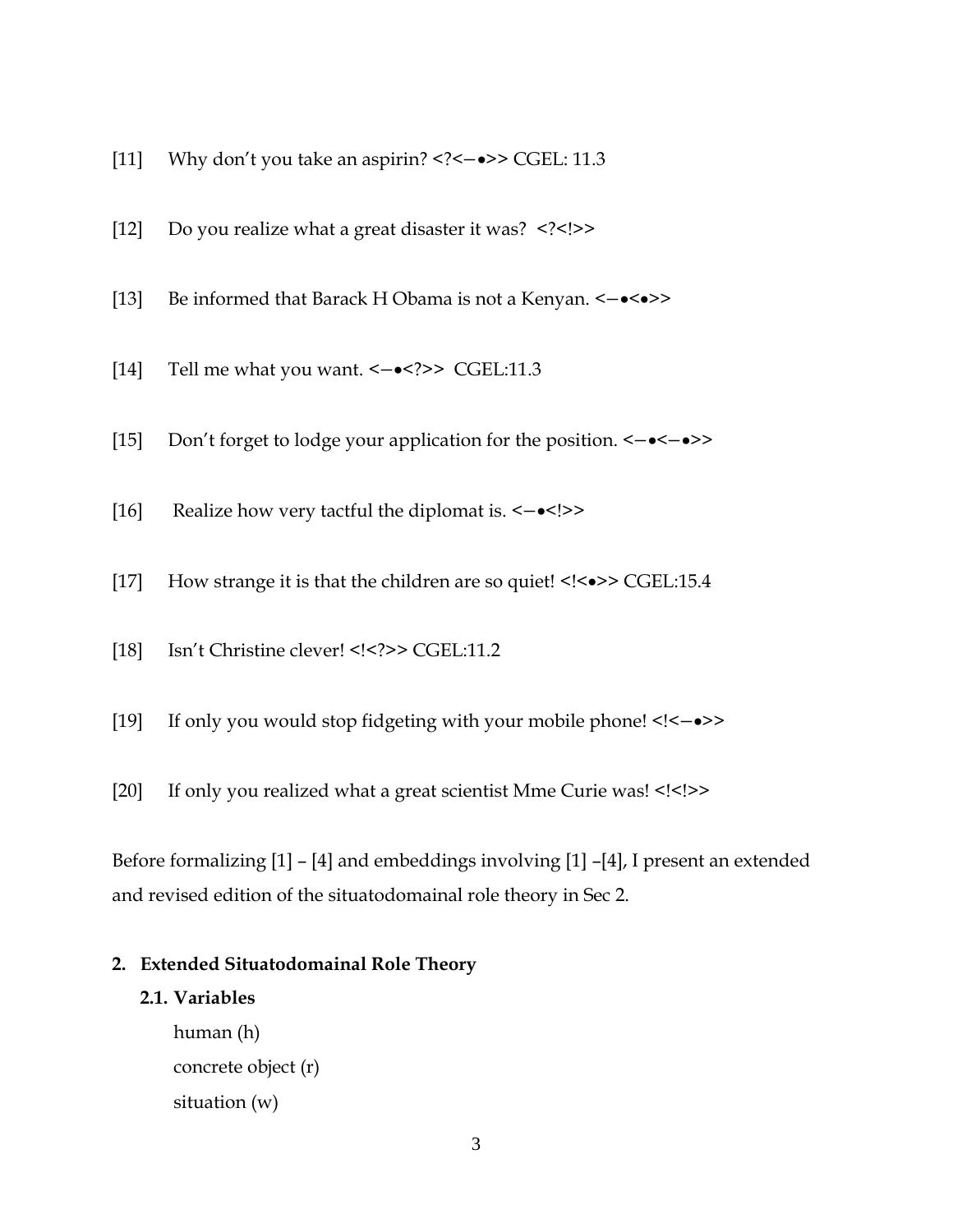generic illocution (  $\lambda)$ 

- $\Box$  statement ( $\sigma$ )
- $\Box$  question ( $\kappa$ )
- $\Box$  directive (∂)
- $\Box$  exclamation ( $\in$ )

abstract object (y)

#### **2.2. Domains**

```
set/quantitative (q*)
```
degree (g\*)

numerical (n\*)

spatial  $(\ell^*)$ 

temporal (t\*)

material (m\*)

biotic (a\*)

plant (b\*)

animal (z\*)

| [-VOLITIVE |
|------------|
|            |

## [-VOLITIVE ] [+VOLITIVE]

| perceptual (e <sup>*</sup> ) | observational $(o^*)$  |
|------------------------------|------------------------|
| somatic $(k^*)$              | psychophysical $(v^*)$ |
| cognitive (c*)               | ratiocinative $(p^*)$  |
| emotional (u*)               | axiological $(i^*)$    |
| dreaming $(d^*)$             | imaginative (i*)       |
| expressive $(x^*)$           | communicative $(s^*)$  |

#### **2.3. Semantic Roles**

| change bearer [B]  | nonchange bearer [Z]                 | reference $[R]$ |
|--------------------|--------------------------------------|-----------------|
| dynamic causer [C] | nondynamic causer $[K]$ causee $[E]$ |                 |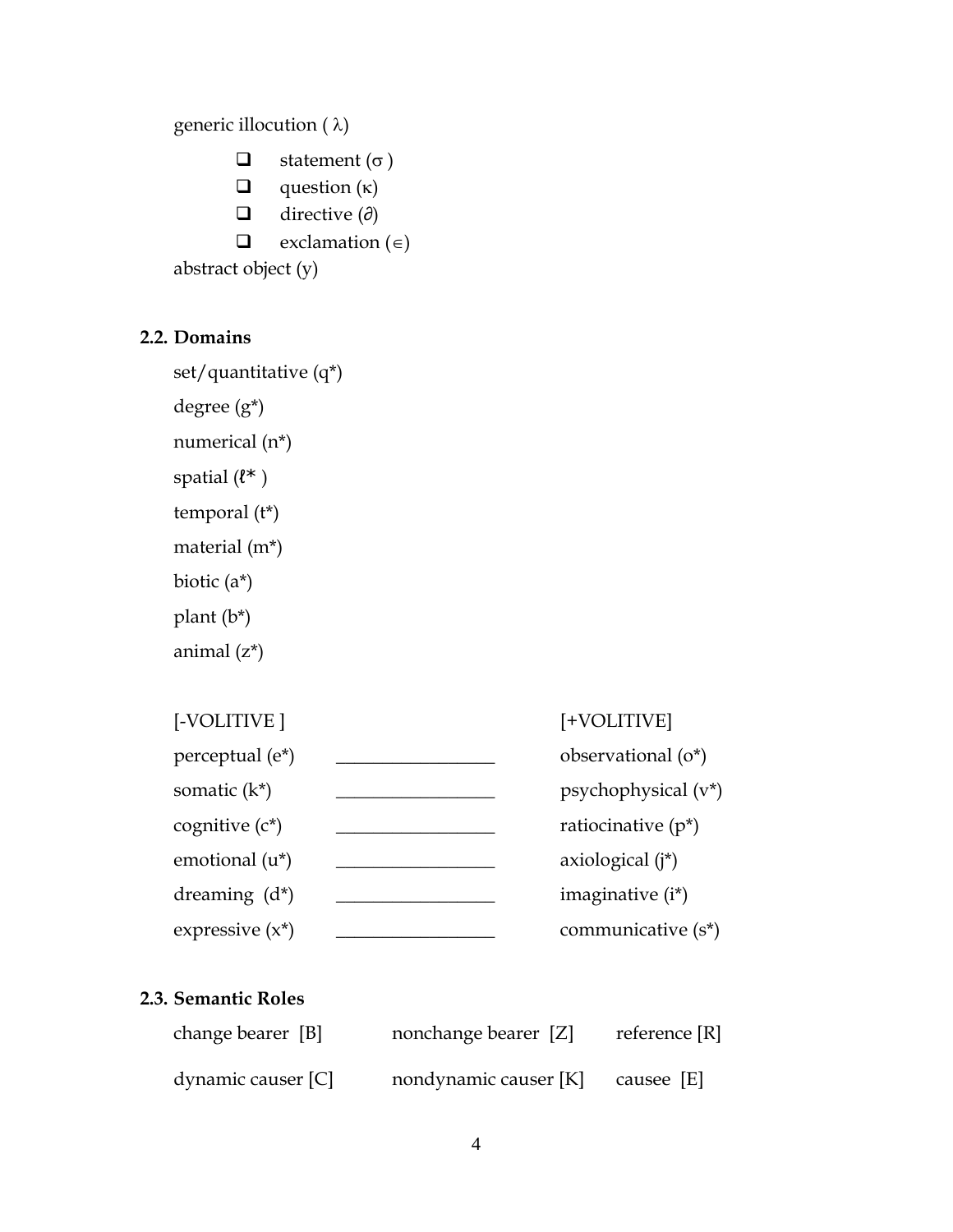dynamic contactor  $[N]$  nondynamic contactor  $[T]$  contactee  $[A]$ 

#### **2.4. Semantic Predicates**

| absolute: [B], $[Z]$ ; generalized as $[\Sigma]$             |
|--------------------------------------------------------------|
| relative : [BR], [ZR] ; generalized as $[\Sigma \mathbb{R}]$ |
| causative: $[CE]$ , $[KE]$ ; generalized as $[DE]$           |
| contactive ; [NA], [TA] ; generalized as [ $\Psi$ A]         |

#### **2.5. Brackets**

| round brackets () | enclosing a domain                              |
|-------------------|-------------------------------------------------|
|                   | enclosing a semantic role, predicate or formula |

#### **2.6. Illocutionary Operators**

- stating operator
- ? questioning operator
- − directing operator
- ! exclaiming operator

#### **2.7. Formation Rules**

Letting  $\chi$ ,  $\delta$ , and  $\Omega$  represent a variable, domain, and operator respectively,

- FR1  $[\chi(\delta) \Sigma]$  is a well-formed situation.
- FR2  $[\chi_1(\delta_1) \Sigma R \chi_2(\delta_2)]$  is a well-formed situation.
- FR 3  $[\chi_1(\delta_1) \Psi A \chi_2(\delta_2)]$  is a well-formed situation.
- FR 4  $[\chi_1(\delta_1) \Phi E \chi_2(\delta_2)]$  is a well-formed situation.
- FR 5  $\Omega$ <sub>X1</sub> (δ) [ x (δ) Σ] is a well-formed generic illocution.
- FR 6  $\Omega$ χ<sub>1</sub> (δ) [ χ<sub>1</sub> (δ<sub>1</sub>) ΣR<sub>X<sub>2</sub></sub> (δ<sub>2</sub>)] is a well-formed generic illocution.
- FR 7  $\Omega$  $\chi$ <sub>1</sub> (δ)  $[\chi$ <sub>1</sub> (δ<sub>1</sub>)  $\Sigma$  ΨA $\chi$ <sub>2</sub> (δ<sub>2</sub>)] is a well-formed generic illocution.
- FR 8  $\Omega$  $\chi$ <sub>1</sub> (δ)  $[\chi$ <sub>1</sub> (δ<sub>1</sub>)  $\Sigma$  ΨA $\chi$ <sub>2</sub> (δ<sub>2</sub>)] is a well-formed generic illocution.
- FR 9 There are no well-formed situations and generic illocutions other than those expressed in FR 1-FR 8 above.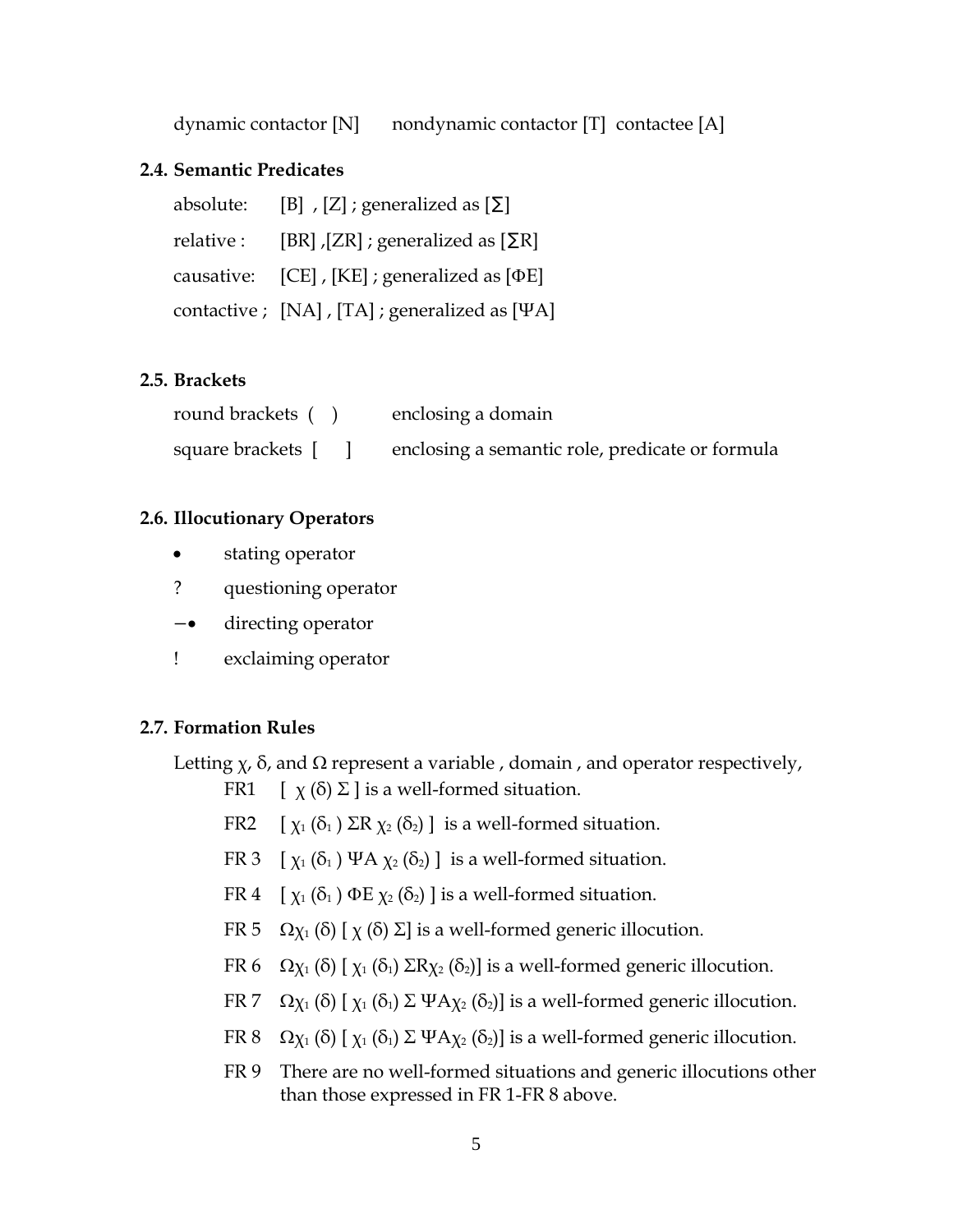# **3. A Sample of Formalized Statements, Questions, Directives, and Exclamations** The proposition

GIVE (FATUMA, ALI, A LAPTOP COMPUTER)

is formalized as

 $[h_1(v^*)CE [h_2(v^*)NA r(m^*)]].$ 

We now formalize [1]- [4] ( here below as [21]- [24] and embeddings related to them  $([25] - [40])$ .

- [21a] Fatuma gave Ali a laptop computer.<>
- [21b]  $\bullet h_1 (v^*)[h_1(v^*)CE[h_2(v^*)NA r(m^*)]]$
- [22ia] Did Fatuma give Ali a laptop computer? <?>
- [22ib]  $?h_1 (v^*)[h_1(v^*)CE[h_2(v^*)NA r(m^*)]]$
- [22iia] What did Fatuma give Ali? <?>
- [22iib]  $?r(m*)[h_1(v*)CE[h_2(v*)NA r(m*)]]$
- [22iiia] Who gave Ali a laptop computer? <?>
- [22iiib]  $?h_1(v^*)[h_1(v^*) \text{ CE } [h_2(v^*)] \text{NA } r(m^*)]$ ]
- [23a] Give me a laptop computer. <— $\bullet$  >
- [23b]  $\cdot h_1 (v^*) [h_1(v^*) C E[h_2(v^*) N A r(m^*)]]$
- [24ia] How Fatuma gave Ali a laptop computer! <!>
- $[24ib]$   $\text{lh}_1(v^*)[\text{h}_1(v^*)\text{CE}[\text{h}_2(v)\text{NA } r(m^*)]]$
- [24iia] What a nice laptop computer Fatuma gave Ali! <!>
- [24iib]  $\text{lr}(m^*)[h_1(v^*)CE[h_2(v^*)NA r(m^*)]]$
- [24iiia] What a nice laptop computer Ali received from Fatuma! <!>
- [24iiib]  $\text{lr}(m^*)[h_1(v^*)CE[h_2(v^*)NA r(m^*)]]$
- [25a] I remember that Fatuma gave Ali a laptop computer. <<>>
- [25b]  $\bullet$   $h_{01}$  (c\*)[ $h_{01}$ (c\*)TA[ $\bullet$  $h_{1}$  (v\*)[ $h_{1}$ (v\*)CE[ $h_{2}$ (v\*)NA r(m\*)]]]]
- [26a] I wonder whether Fatuma gave Ali a laptop computer. <<?>>
- [26b]  $\bullet$   $h_{01}$  (c<sup>\*</sup>)[h<sub>01</sub>(c<sup>\*</sup>)TA[?h<sub>1</sub> (v<sup>\*</sup>)[h<sub>1</sub>(v<sup>\*</sup>)CE[h<sub>2</sub>(v<sup>\*</sup>)NA r(m<sup>\*</sup>)]]]]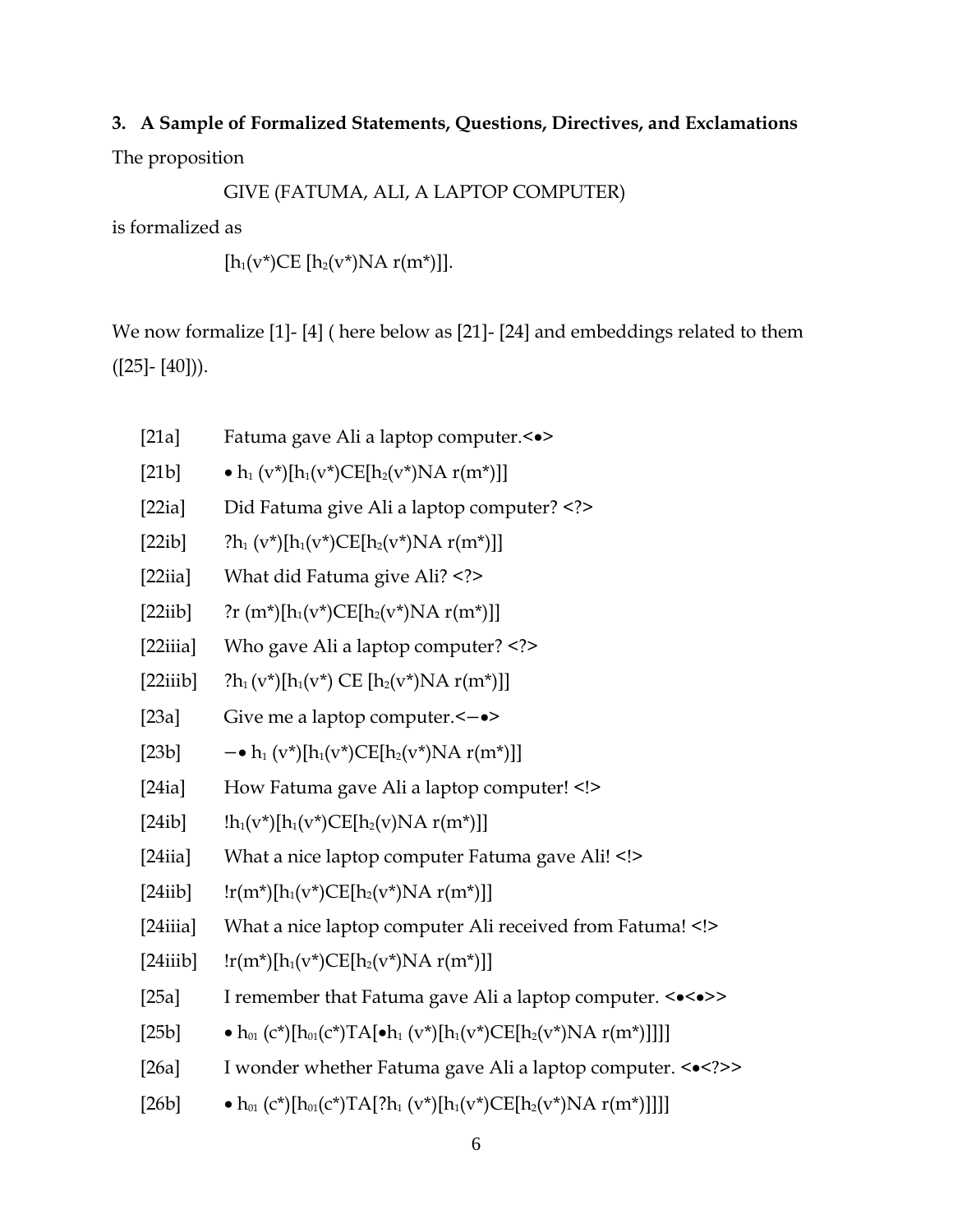| [27a] | I want you to give me a laptop computer. < $\leftarrow \leftarrow \rightarrow \rightarrow$                                         |
|-------|------------------------------------------------------------------------------------------------------------------------------------|
| [27b] | • $h_{01}$ (j*)[ $h_{01}$ (j*)TA[ $-\bullet h_{02}$ (v*)[ $h_{02}$ (v*)CE[ $h_{01}$ (v*)NA r(m*)]]]]                               |
| [28a] | I wonder how Fatuma gave Ali a laptop computer. < $\leq$ >>                                                                        |
| [28b] | • $h_{01}(u^*)[h_{01}(u^*)TA[!h_1(v^*)[h_1(v^*)CE[h_2(v^*)NAr(m^*)]]]]$                                                            |
| [29a] | Do you know that Fatuma gave Ali a laptop computer? <• >                                                                           |
| [29b] | ? $h_{02}(c^*)[h_{02}(c^*)TA[\bullet h_1(v^*)[h_1(v^*)CE[h_2(v^*)NAr(m^*)]]]]$                                                     |
| [30a] | Do you know whether Fatuma gave Ali a laptop computer? <? >                                                                        |
| [30b] | ? $h_{02}(c^*)[h_{02}(c^*)TA[?h_1(v^*)[h_1(v^*)CE[h_2(v^*)NAr(m^*)]]]]$                                                            |
| [31a] | Do you remember to give me a laptop computer? <-• >                                                                                |
| [31b] | ? $h_{02}(c^*)[h_{02}(c^*)TA[-\bullet h_{01}(v^*)[h_{02}(v^*)CE[h_{01}(v^*)NAr(m^*)]]]]$                                           |
| [32a] | Do you realize how Fatuma gave Ali a laptop computer? <! >                                                                         |
| [32b] | ? $h_{02}(c^*)[h_{02}(c^*)NA[!h_1(v^*)[h_1(v^*)CE[h_2(v^*)NAr(m^*)]]]]$                                                            |
| [33a] | Remember that Fatuma gave Ali a laptop computer. <-•<•>>                                                                           |
| [33b] | $- \cdot h_{02} (c^*) [h_{02}(c^*) T A [\cdot h_1 (v^*) [h_1(v^*) C E [h_2(v^*) N A r (m^*)]]]]$                                   |
| [34a] | Remember whether Fatuma gave Ali a laptop computer. <-• >                                                                          |
| [34b] | $- \bullet$ h <sub>02</sub> (c*)[h <sub>02</sub> (c*)NA[?h <sub>1</sub> (v*)[h <sub>1</sub> (v*)CE[h <sub>2</sub> (v*)NA r(m*)]]]] |
| [35a] | Remember to give me a laptop computer <-•<-•>>                                                                                     |
| [35b] | $- \cdot h_{02} (c^*) [h_{02}(c^*) NA[- \cdot h_{02} (c^*) [h_{02}(c^*) C E[h_{01}(v^*) NA r(m^*)]]]]$                             |
| [36a] | Remember how Fatuma gave Ali a laptop computer. <- • >                                                                             |
| [36b] | $- \bullet$ h <sub>02</sub> (c*)[h <sub>02</sub> (c*)NA[!h <sub>1</sub> (v*)[h <sub>1</sub> (v*)CE[h <sub>2</sub> (v*)NA r(m*)]]]] |
| [37a] | If only I knew that Fatuma gave Ali a laptop computer! <<<>>                                                                       |
| [37b] | $[h_{01}(c^*)[h_{01}(c^*)TA[\bullet h_{1}(v^*)[h_{1}(v^*)CE[h_{2}(v^*)NA r(m^*)]]]]$                                               |
| [38a] | If only I knew whether Fatuma gave Ali a laptop computer! <? >                                                                     |
| [38b] | $[h_{01}(c^*)[h_{01}(c^*)^T A[?h_1(v^*)[h_1(v^*)CE[h_2(v^*)NA r(m^*)]]]]$                                                          |
| [39a] | If only I insisted that Fatuma give Ali a laptop computer! <-• >                                                                   |
| [39b] | $[h_{01} (j^*)[h_{01}(j^*)NA[-\bullet h_{1}(v^*)[h_{1}(v^*)CE[h_{2}(v^*)NA r(m^*)]]]]$                                             |
| [40a] | If only I remember how Fatuma gave Ali a laptop computer! <! >                                                                     |
| [40b] | $[h_{01}(c^*)[h_{01}(c^*)NA][h_1(v^*)[h_1(v^*)CE[h_2(v^*)NAr(m^*)]]]]$                                                             |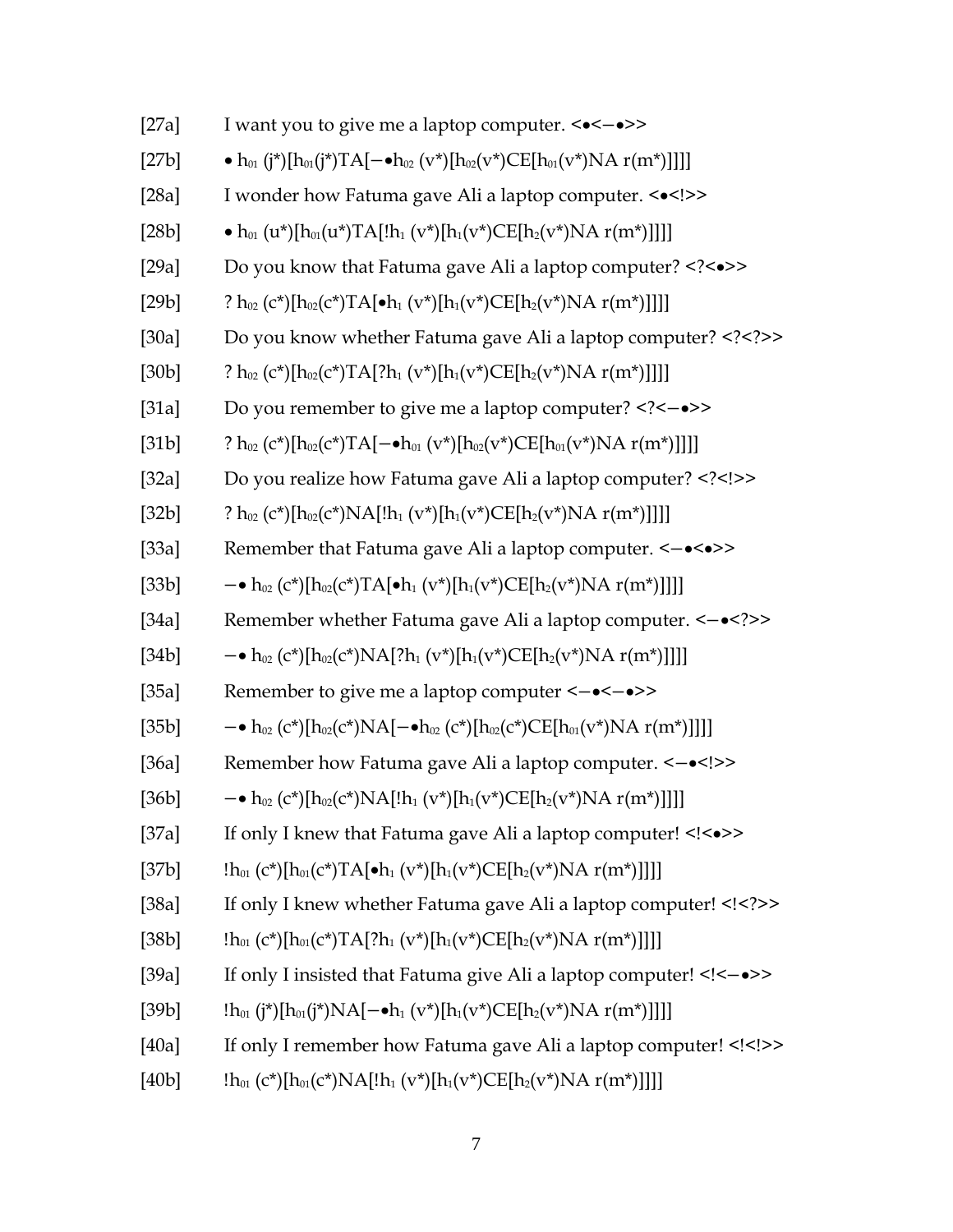## That both [24iia] and [24iiia] are formalized as  $\frac{r(m^*)[h_1(v^*)CE[h_2(v^*)NA r(m^*)]]}{$

motivates us to discuss paraphrasing and thematization as parallel processes in sentence construction. Although there is a manifest subject exchange involving the verbs GIVE and RECEIVE, the theme is in both cases

WHAT A NICE LAPTOP COMPUTER.

- [24iiia] results from the decanonization of [24iia]. Let us highlight paraphrasing and thematization in [41] and [42].
- [41ia] **Lung cancer** kills many smokers. (THEMATIZATION OF THE LOGICAL THEMATIC GRAMMATICAL SUBJECT)
- [41iia] **Lung cancer,** many smokers die of it. (LEFT DISLOCATION)
- [41iiia] **It is lung cancer** that kills many smokers. (CLEFTING)
- [42ia] **Many smokers** are killed by lung cancer. (PASSIVIZATION)
- [42iia] **Many smokers** die of lung cancer. (NONCANONICAL FORM)
- [42iiia] **Many smokers,** lung cancer kills. (FRONTING)
- [41ib]  $\bullet$  y(a\*)[y(a\*)CE[h(a\*)B]]
- [41iib]  $\bullet$  y(a\*)[y(a\*)CE[h(a\*)B]]
- [41iiib]  $\bullet$  y(a\*)[y(a\*)CE[h(a\*)B]]
- [42ib]  $\bullet$  h(a\*)[y(a\*)CE[h(a\*)B]]
- [42iib]  $\bullet$  h(a\*)[y(a\*)CE[h(a\*)B]]
- [42iiib]  $\bullet$  h(a\*)[y(a\*)CE[h(a\*)B]]